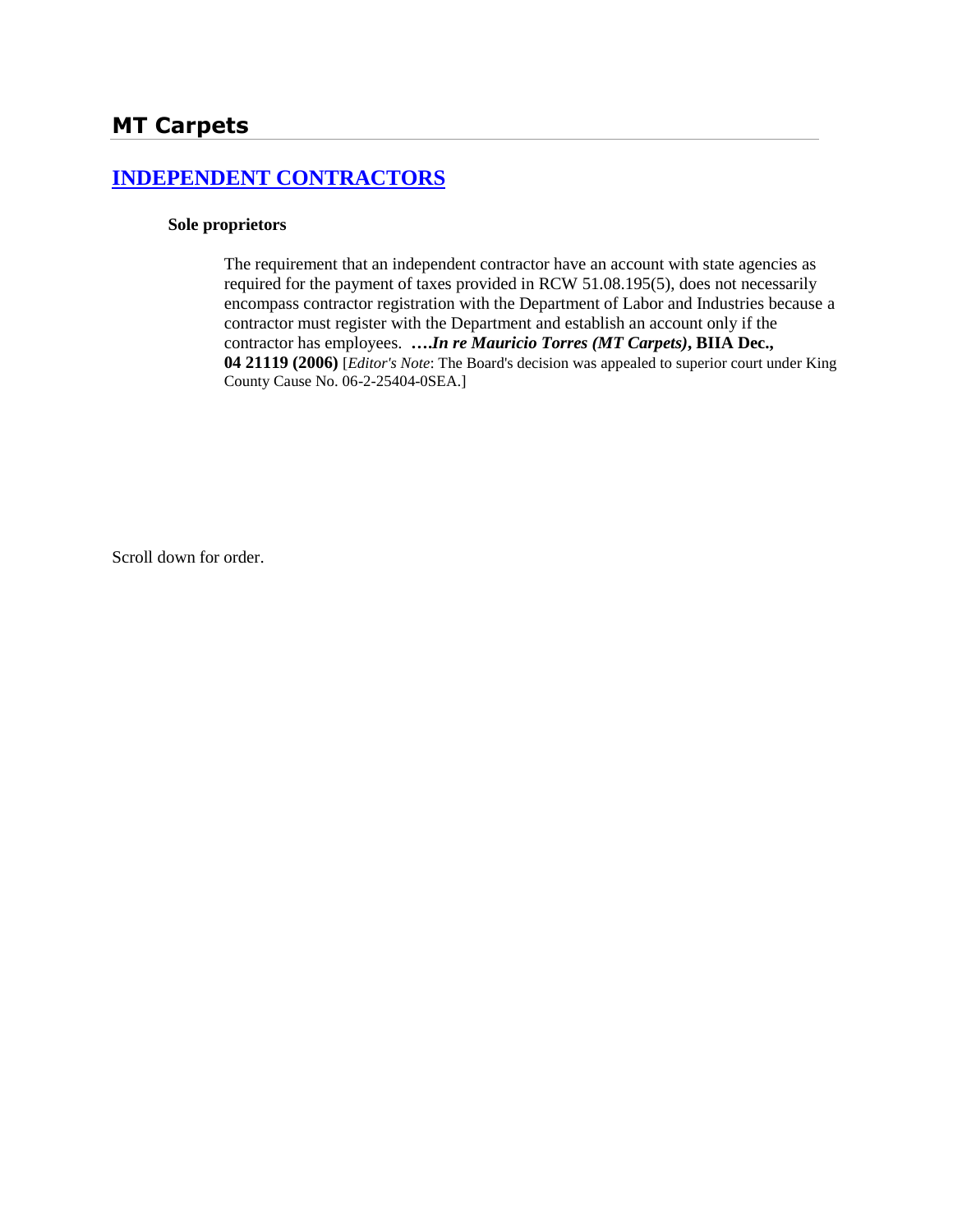# **BEFORE THE BOARD OF INDUSTRIAL INSURANCE APPEALS STATE OF WASHINGTON**

**) )**

**)**

1 2 **IN RE: MAURICIO N. TORRES DBA MT CARPETS**

**DOCKET NO. 04 21119**

### 3

### **FIRM NO. 963,965-00 ) DECISION & ORDER**

APPEARANCES:

4

5

6

7

8

9

10

11 12

13

14

15

16

17

18

19

Firm, Mauricio N. Torres, dba MT Carpets, by Law Offices of Matthew N. Metz, per Matthew N. Metz

Department of Labor and Industries, by The Office of the Attorney General, per H. Regina Cullen, Assistant

The firm, Mauricio N. Torres, dba MT Carpets, filed an appeal with the Board of Industrial Insurance Appeals on November 10, 2004, from an order of the Department of Labor and Industries dated November 3, 2004. In this order, the Department affirmed the Notice and Order of Assessment No. 0370083 dated April 15, 2004, in which the Department assessed industrial insurance taxes, penalties and interest for the period of January 1, 2001 through December 31, 2003, in the amount of \$65,187.70. The Department's Notice and Order of Assessment is **REVERSED AND REMANDED**.

# **DECISION**

20 21 22 23 Pursuant to RCW 51.52.104 and RCW 51.52.106, this matter is before the Board for review and decision on a timely Petition for Review filed by the Department to a Proposed Decision and Order issued on December 16, 2005, in which the industrial appeals judge reversed and remanded the Notice and Order of Assessment of the Department dated November 3, 2004.

24 25 The Board has reviewed the evidentiary rulings in the record of proceedings and finds that no prejudicial error was committed. The rulings are affirmed.

26 27 28 The issue presented in this appeal is whether Mauricio N. Torres is required to pay industrial insurance premiums for the work performed by certain carpet installers during the period of January 1, 2001 through December 31, 2003.

29 30 31 Mr. Torres claims that his relationship with the installers does not constitute employment subject to the provisions of Title 51, while the Department maintains that Mr. Torres is liable for premiums, based solely on the undisputed fact that the installers had failed to register as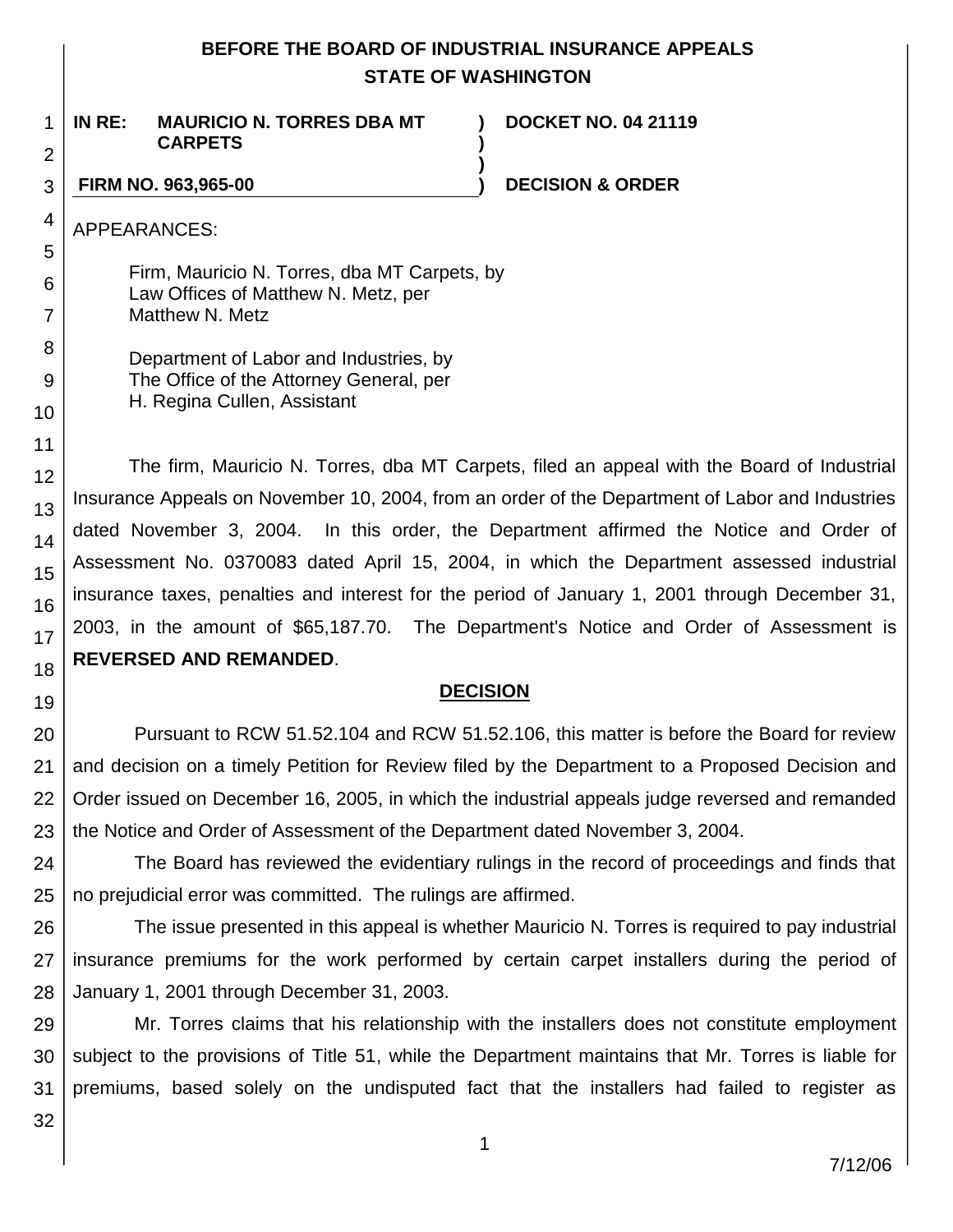1 2 contractors with the Department of Labor and Industries. (RCW 18.27.020 requires contractors to register with the Department of Labor and Industries.)

3 4 5 6 7 8 9 10 11 Vincente Gamiles, the Department auditor who conducted the audit that lead to the issuance of the Citation and Order of Assessment now under appeal, testified that if the installers had contractor licenses when they performed the work, Mr. Torres would not be responsible for payment of industrial insurance premiums. And, in the Petition for Review of the Proposed Decision and Order in which the industrial appeals judge vacated the assessment, the Department asked the Board to remand the matter to the Department so that the assessment could be recalculated, deleting the premiums assessed for two of the installers who did register with the Department toward the end of the audit period, thereby reiterating its position that it was only the lack of registration that made Mr. Torres liable for premiums.

12 13 14 15 16 17 18 19 20 RCW 51.08180, which defines the term "worker," and RCW 51.08.070, which defines the term "employer," set out conditions under which those terms do not apply. When all of the conditions have all been met, the employment is exempt from mandatory coverage. RCW 51.08.195 sets out an alternative exemption to mandatory coverage when all of the conditions set out in that statute have been met. But the Department has raised only one condition--contract registration--that it argues is required for exemption from mandatory coverage and has not been met. Accordingly, we will consider the only argument raised by the Department in support of the assessment and will not consider whether other conditions required by the various statutes have been fulfilled.

21 22 23 We have granted review to correct a finding of fact that is not supported by the record and to explain our reasoning in finding that Mauricio N. Torres, dba MT Carpets, is not liable for premiums for the carpet installers with whom he contracted.

24 25 26 27 28 29 30 Mauricio Torres and his wife, Araceli Torres, started a carpet installation business in 1998. When Mr. Torres began receiving more work than he could handle on his own, he made plans to broker the extra work to other installers. Mr. Torres testified that he did not want to have an employee/employer relationship with those installers so he contacted the Department of Revenue to learn what was necessary to accomplish that. Based on what Mr. Torres understood the requirements to be, he and the installers entered into an agreement that Mr. Torres believed would allow him to be free of the obligations of an employer.

31 32 The agreement, reduced to writing in a document entitled "Master Service Contract," identified MT Carpets as a carpet contract broker, whose business it is to secure carpet installation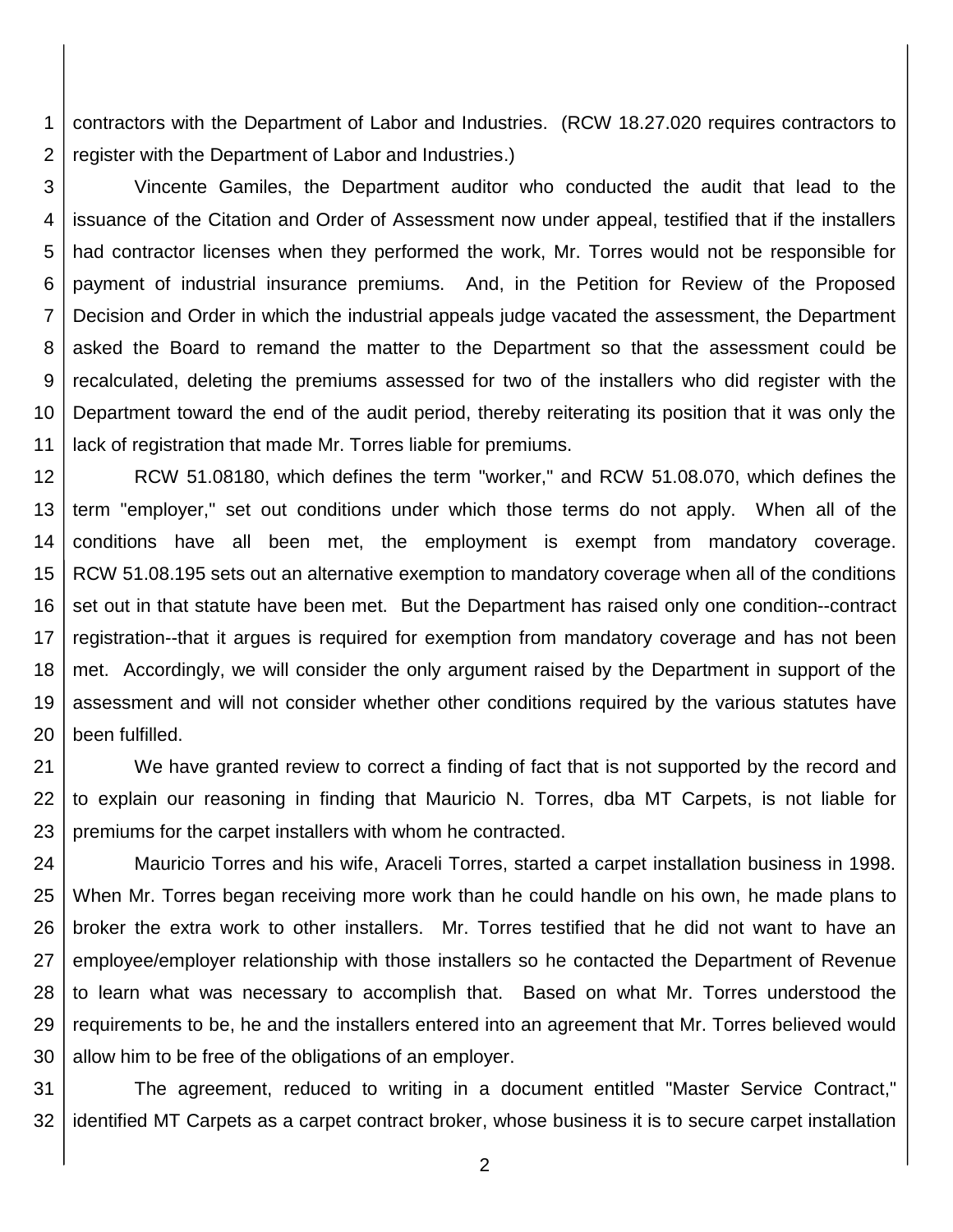1 2 3 contracts and to market the contracts to independent carpet installers. It identified the installers (referred to as subcontractors) as independent carpet installers, whose business it is to install carpets.

4 5 6 The contractual terms the installers were required to agree to included keeping books; making all required local, state, and federal tax payments; obtaining and maintaining all required local, state, and federal business licenses and registration; and, obtaining liability insurance.

7 8 9 10 An executed contract set forth that the installer, identified by name as well as by uniform business identifier (UBI) number, has been granted a business license by the state, and has warranted that he has complied with all applicable business registration and licensing obligations. RCW 18.27.020 requires contractors to register with the Department of Labor and Industries.

11 12 13 In fact, the evidence demonstrates that only two of the installers, Miguel Picent Leon and Jose Virgilio Hernandez, registered as contractors with the Department of Labor and Industries and then not until June 24, 2003, almost the end of the audit period.

We begin our analysis this way.

14

15

16

17 18

19

20

21

22

23

24

25

26

27

28

29 30

31

32

It is the policy in this state to require coverage for all employment. RCW 51.12.010 states:

There is a hazard in all employment and it is the purpose of this title to embrace all employments which are within the legislative jurisdiction of the state.

There are some exceptions to that policy. RCW 51.12.020, provides a list of "the only employments, which shall not be included within the mandatory coverage of this title." Some employment on the list is specific to a job title, for example, newspaper carrier or insurance agent, while other excluded employment emphasizes the worker's relationship to the work, for example, "sole proprietors or partners."

Carpet installers are not specifically excluded from covered employment although the manner of employment between Mr. Torres and the installers may exempt that employment from mandatory coverage.

Carpet installers are workers within the definition of RCW 51.08.180, which states:

"Worker" means every person in this state who is engaged in the employment of an employer under this title, whether by way of manual labor or otherwise in the course of his or her employment; also every person in this state who is engaged in the employment of or who is working under an independent contract, the essence of which is his or her personal labor for an employer under this title, whether by way of manual labor or otherwise, in the course of his or her employment . . ..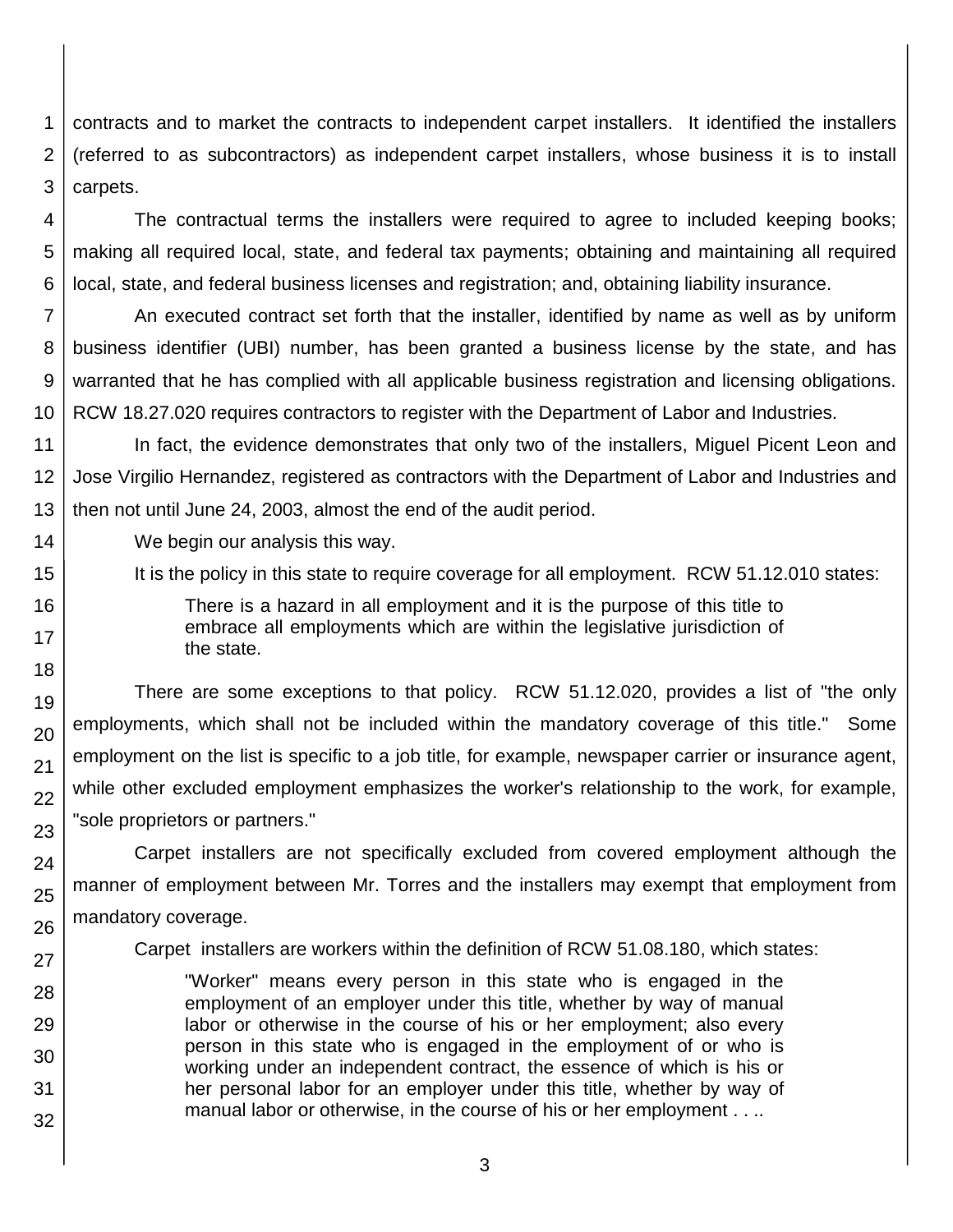1 2 3 4 5 6 7 8 9 Each carpet installer worked under an independent contract, the essence of which was his personal labor. The installer was free to accept or reject a job offer and when a job was accepted, the installer worked free of direction and control from Mr. Torres. "The right under the contract to control the manner of doing the work and the means by which the result was to be accomplished," is the essence of an independent contractor. *Hubbard v. Department of Labor & Indus.*, 198 Wash. 354 (1939). But the carpet installer, who is an independent contractor, is still a worker within the statutory definition because the essence of the contract is the personal labor of the installer. *White v. Department of Labor & Indus.,* 48 Wn.2d 470 (1956); and *Lloyd's of Yakima v. Department of Labor & Indus.,* 33 Wn. App. 745 (1982).

10 11 12 13 Having established that the carpet installer is a worker within the definition of the statute, we look at the various statutes that make mandatory coverage inapplicable, that is, where there would be no obligation to provide coverage for the person doing the work and no expectation on that person's part the coverage would be provided.

14 15 16 17 RCW 51.08.180 and RCW 51.08.070, which define the terms "worker" and "employer," provide exceptions to mandatory coverage, but each requires that both parties to the employment relationship, be registered as contractors with the Department under Chapter 18.27 RCW for the exemption to apply.

18 19 20 21 22 23 24 25 26 27 28 29 RCW 18.27.010 includes carpet installers within the definition of "contractor" and RCW 18.27.020 makes it mandatory for any person performing work as a contractor to register with the Department. Therefore, carpet installers are statutorily required to register with the Department and are in violation of the law when they fail to do so. However, we decline to impute the installer's violation of the law to Mr. Torres, at least insofar as that fact alone would make him liable for premiums. The failure of the installers to register does have an impact on Mr. Torres's liability for premiums in that it puts the exception to mandatory coverage found in RCW 51.08.180 and RCW 51.08.070 out of reach. Those statutes specifically require both the employer and the worker to be registered. Unlike the industrial appeals judge, we are satisfied that Mr. Torres was registered with the Department as a contractor. It is the installers who had not registered. Except for two installers who registered toward the end of the audit period, exemption under one of these statutes would not apply.

30 31 32 The statute we rely on to find that Mr. Torres is not responsible for premiums for the installers he brokered the work to is RCW 51.08.195, which states in its preamble: "As a separate alternative to the definition of "employer" under RCW 51.08.070 and the definition of "worker" under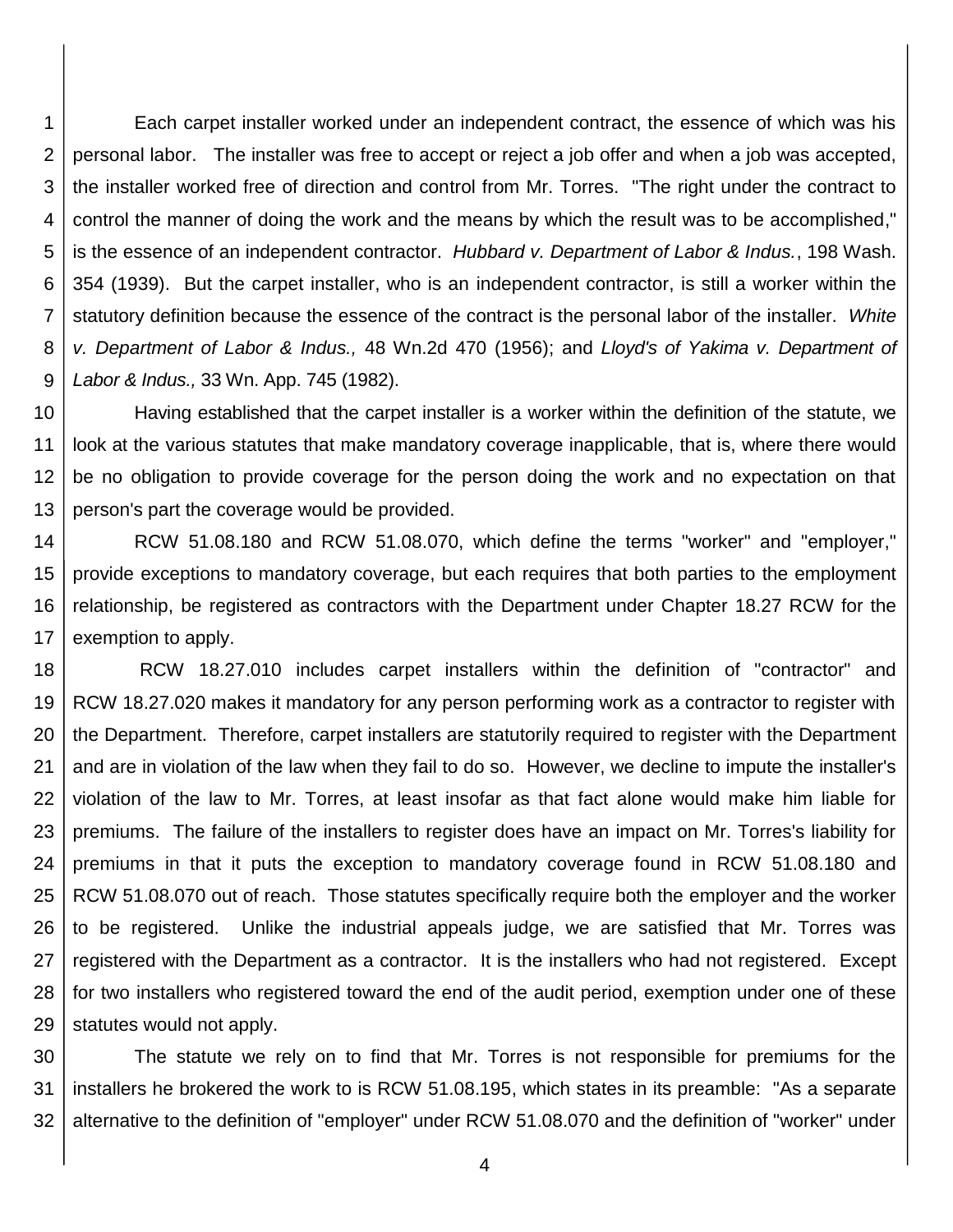1 2 3 RCW 51.08.180, services performed by an individual for remuneration shall not constitute employment subject to this title if it is shown that:" There are six provisions that must be met for the exemption to apply.

4 5 6 Again, we note that the Department cited Mr. Torres for the sole reason that the installers were not registered with the Department. Our review, therefore, is confined to the terms of subsection (5) because that is the only issue raised by the Department.

Subsection (5) reads as follows:

On the effective date of the contract of service, or within a reasonable period after the effective date of the contract, the individual has established an account with the department of revenue, and other state agencies as required by the particular case, for the business the individual is conducting for the payment of all state taxes normally paid by employers and businesses and has registered for and received a unified business identifier number from the state of Washington.

The state initiated the unified business identifier number to simplify registration and licensing requirements for the business community. A master application allows a person to register or license with state agencies using a single form. One unified business identifier number that will be used by all state agencies participating in the UBI program is assigned to the applicant. The Department of Revenue and the Department of Labor and Industries both participate in the UBI program. WAC 458-20-101.

Subsection (5) was apparently intended to capture applicable taxes. An application for registration as a contractor is not a payment of a state tax normally paid by employers and businesses. The provision "payment of state taxes normally paid by employers" cannot be read to encompass contractor registration. A contractor who registers with the Department is not required to have an account for the payment of premiums unless that contractor has employees. RCW 18.27.030.

The evidence in this case establishes that the installers had registered with the Department of Revenue and had obtained unified business identifier numbers and in that way, complied with subsection (5). This finding is based in part on Exhibit No. 2, which was admitted without objection. That exhibit consists of five pages of copies of Form 1099 Misc. for the seven installers, namely, Miguel Piceno Leon, Jose Virgilio Hernandez, Heriberto Salas Sanches, Victor Torres Naranjo, Alberto Reyes Sanchez, Carlos Caron Cortez and Juan Reyes Hernandez, who are alleged to be employees of Mr. Torres. Each 1099 listed a UBI number.

7

8

9

10

11

12

13

14

15

16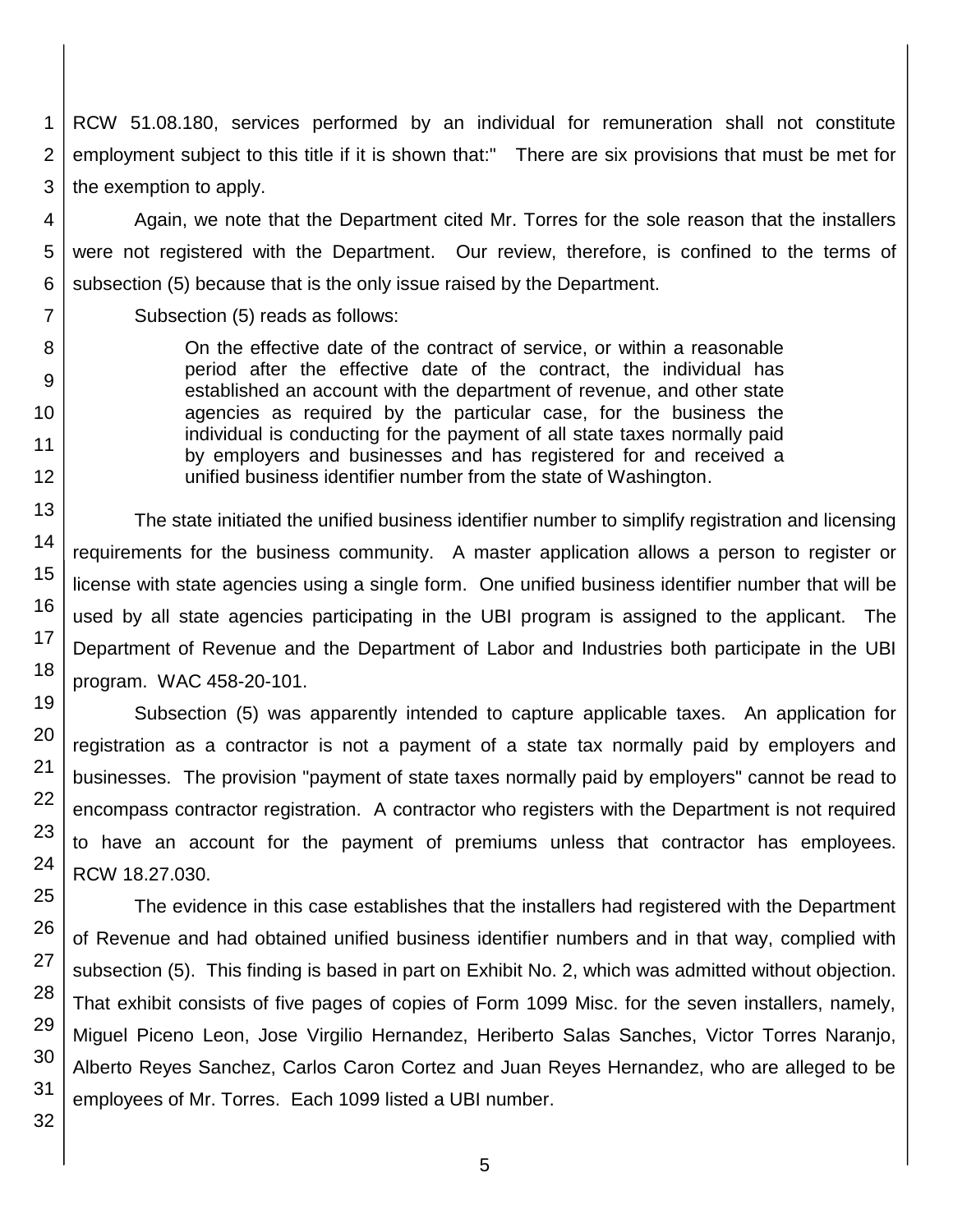1 2 3 4 5 6 We see nothing in RCW 51.08.195 that requires the installer to register as a contractor. We contrast the wording of that statute with the wording of the definition/exemption of worker found in RCW 51.08.180 and the definition/exemption of employer found in RCW 51.08.070. Both specifically require both parties to the contract to be registered under Chapter 18.27 RCW. We conclude from that that had the Legislature intended such a requirement to apply in the alternative exception, it would have said so.

7 8 9 10 11 12 As we stated in *In re Alliance Flooring Services, Inc.,* 03 32294 (2005), "The purpose of RCW 51.08.195 is to provide a mechanism for distinguishing between independent business people and workers." We conclude on the evidence before us that the installers had independent businesses and were not covered workers. They are exempt from industrial insurance coverage. The Department assessment against Mauricio Torres, dba MT Carpets, is incorrect and should be vacated.

### **FINDINGS OF FACT**

14 15 16 17 1. On April 15, 2004, the Department of Labor and Industries issued a Notice and Order of Assessment No. 0370083 against Mauricio N. Torres, dba MT Carpets, in the amount of \$65,187.70 for taxes, penalties and interest due the State Fund for each quarter of the calendar years of 2001, 2002 and 2003. The order was communicated to Mr. Torres on June 5, 2004.

13

18

23

24 25

26

27

28

29

30

31

- 19 20 On June 24, 2004, the Firm filed a Protest and Request for Reconsideration of the Notice and Order of Assessment.
- 21 22 On November 3, 2004, the Department issued an order in which it affirmed the Notice and Order of Assessment No. 0370083 dated April 15, 2004.
	- On November 10, 2004, the Firm filed an appeal from the Notice and Order of Assessment No. 0370083 with the Board of Industrial Insurance Appeals and on December 15, 2004, the Board issued an Order Granting Appeal and assigned the appeal Docket No. 04 21119.
		- 2. The Department of Labor and Industries conducted an audit of Mauricio Torres, dba MT Carpets, and subsequently issued a Notice and Order of Assessment alleging that the sum of \$65,187.70 was due in industrial insurance taxes, penalties and interest for the period of January 1, 2001 through December 31, 2003.
			- 3. For the period of January 1, 2001 through December 31, 2003, Mauricio Torres was a sole proprietor doing business as MT Carpets. Mr. Torres installed carpet and brokered contracts to install carpets to other carpet installers.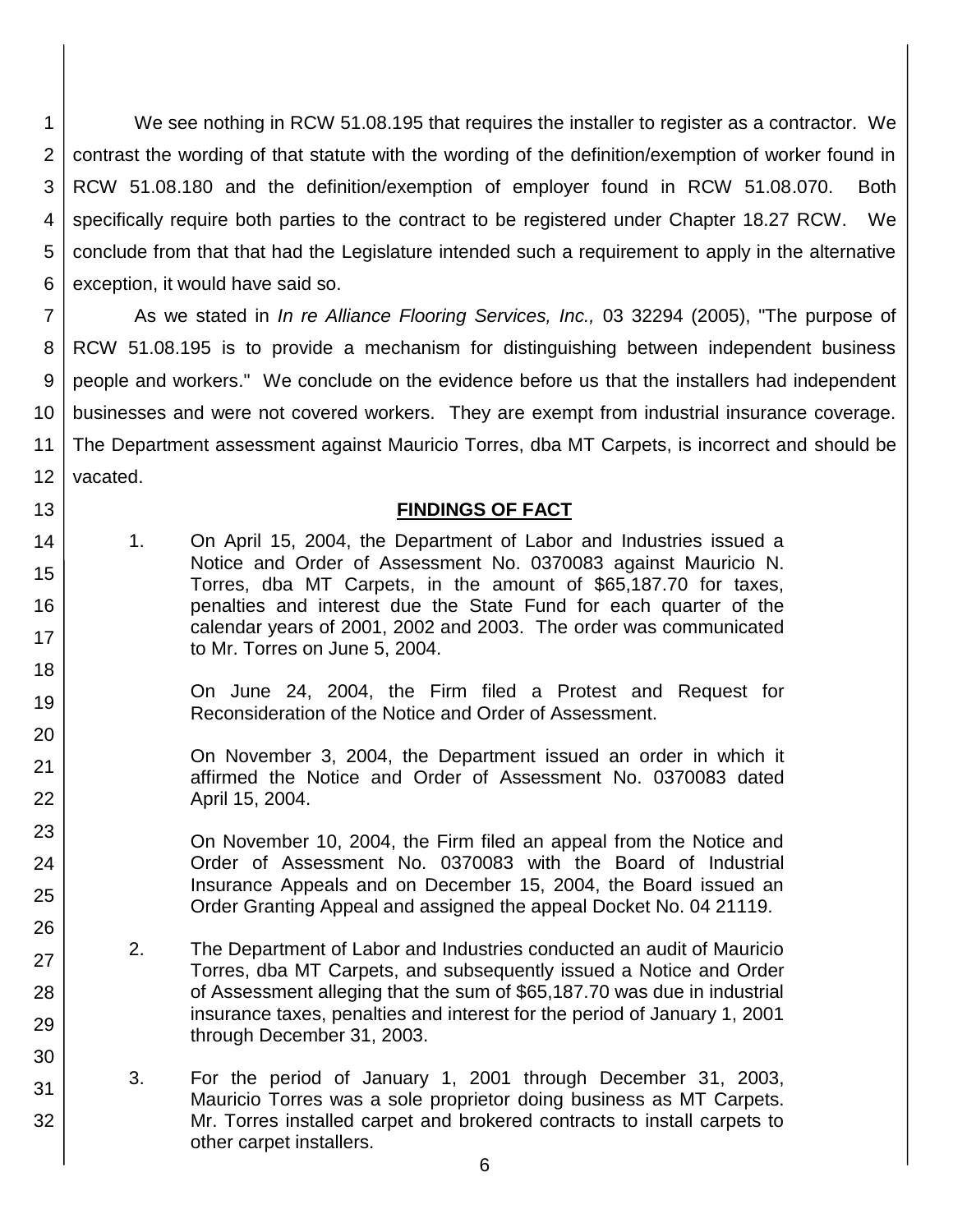4. The installers who contracted with Mr. Torres to install carpets were free from his direction and control in the performance of their work, but the essence of the contract was the personal labor of the installer.

1

2

3

4

5

6

7

8

9

10

11

12

13

14

15

16

17 18

19

20

21

22

23

24

25

26

27

28

29

30

31

32

- 5. For the period of January 1, 2001 through December 31, 2003, Mauricio Torres was registered as a contractor with the Department of Labor and Industries.
- 6. For the period of January 1, 2001 through December 31, 2003, Mauricio Torres brokered carpet installation contracts to seven installers. For the period of January 1, 2001 through June 23, 2003, none of the installers was registered as contractors with the Department of Labor and Industries. For the period of June 24, 2003 through December 30, 2003, two of the seven installers were registered as contractors with the Department of Labor and Industries.
- 7. The Firm's compliance with subsections (1) through (4) and subsection (6) of RCW 51.08.195, are not at issue in this appeal.
- 8. On the effective date of the contract of service between Mauricio Torres and each installer, or within a reasonable period after the effective date of the contract, each installer had established an account with the Department of Revenue and any other state agency as required by the particular case for the business the installer was conducting for the payment of all state taxes normally paid by employers and businesses, and had registered for and received a unified business identifier number from the state of Washington.

# **CONCLUSIONS OF LAW**

- 1. The Board of Industrial Insurance Appeals has jurisdiction over the parties to and the subject matter of this appeal.
- 2. Pursuant to RCW 51.08.195, for the period of January 1, 2001 through December 31, 2003, the services performed by the seven carpet installers for remuneration, did not constitute employment subject to Title 51 RCW.
- 3. For the period of January 1, 2001 through December 31, 2003, Mauricio N. Torres, dba MT Carpets, was not liable for industrial insurance premiums for the seven carpet installers to whom he brokered contracts.
- 4. The Notice and Order and Notice of Assessment in which the Department affirmed the order dated 0370083, is incorrect. The order is reversed and the matter remanded to the Department with directions